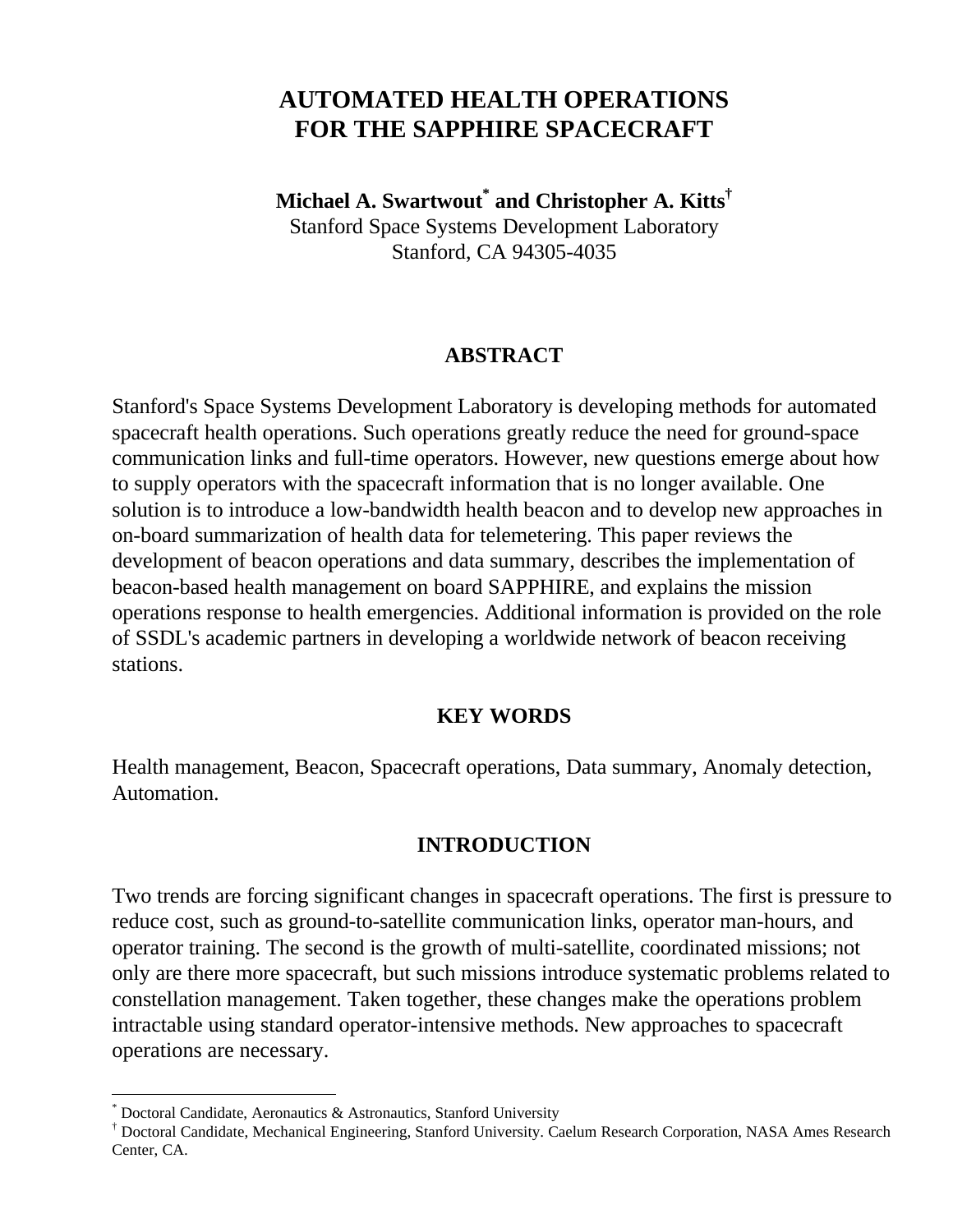One proposed approach to handling these new constraints is automated health management. This method reduces cost in two ways: operator workload is reduced by performing routine health monitoring using automated systems; and communication requirements are reduced by migrating this automation to the spacecraft. Of course, spacecraft autonomy brings new challenges in determining the amount and type of information necessary to relay to ground operators. For example, operators will no longer be able to access an archived database to "catch up" on spacecraft health history. There are also questions of how robust spacecraft autonomy is to unexpected behavior and events. In meeting such challenges, the role of telemetry in spacecraft operations is being redefined.

After reviewing the laboratory's satellite and operations architecture, this paper outlines the beacon-based health management approach undertaken by the Space Systems Development Laboratory (SSDL) at Stanford University. The ASSET experimental mission operations system is being used to develop methods for automated health management, with the SAPPHIRE microsatellite as a testbed. After background information about the satellite and operations architecture, this paper outlines the health management system. Questions are raised about informing operators of important issues on-board, leading to a new view of telemetry. This paper also highlights the role of universities in researching and developing telemetry systems.

## **THE SPACE SYSTEM DEVELOPMENT LABORATORY RESEARCH PROGRAM**

SSDL was chartered in 1994 to provide world class education and research in all aspects of spacecraft design, technology, and operation. To achieve this goal, SSDL members enroll in a comprehensive academic program composed of coursework, project experience and research investigations. As one of their investigations, SSDL is actively involved in research in spacecraft operations and automation.

**The Satellite Quick Research Testbed (SQUIRT) Microsatellite Program -** The SSDL SQUIRT program [1] is a yearly project through which students design and fabricate a real spacecraft capable of servicing low mass, low power, state-of-the-art research payloads. By limiting the design scope of these satellites, the project is simple and short enough so that students can see a full project life cycle and are able to technically understand the entire system. Typical design guidelines for these projects include using a highly modular bus weighing approximately 25 pounds, a hexagonal form that is roughly 9 inches high by 16 inches in diameter, amateur radio communications frequencies, and commercial off-theshelf components. Missions are limited to about one year of on-orbit operation. Since little money is available for operations, a highly automated mission control architecture is being developed.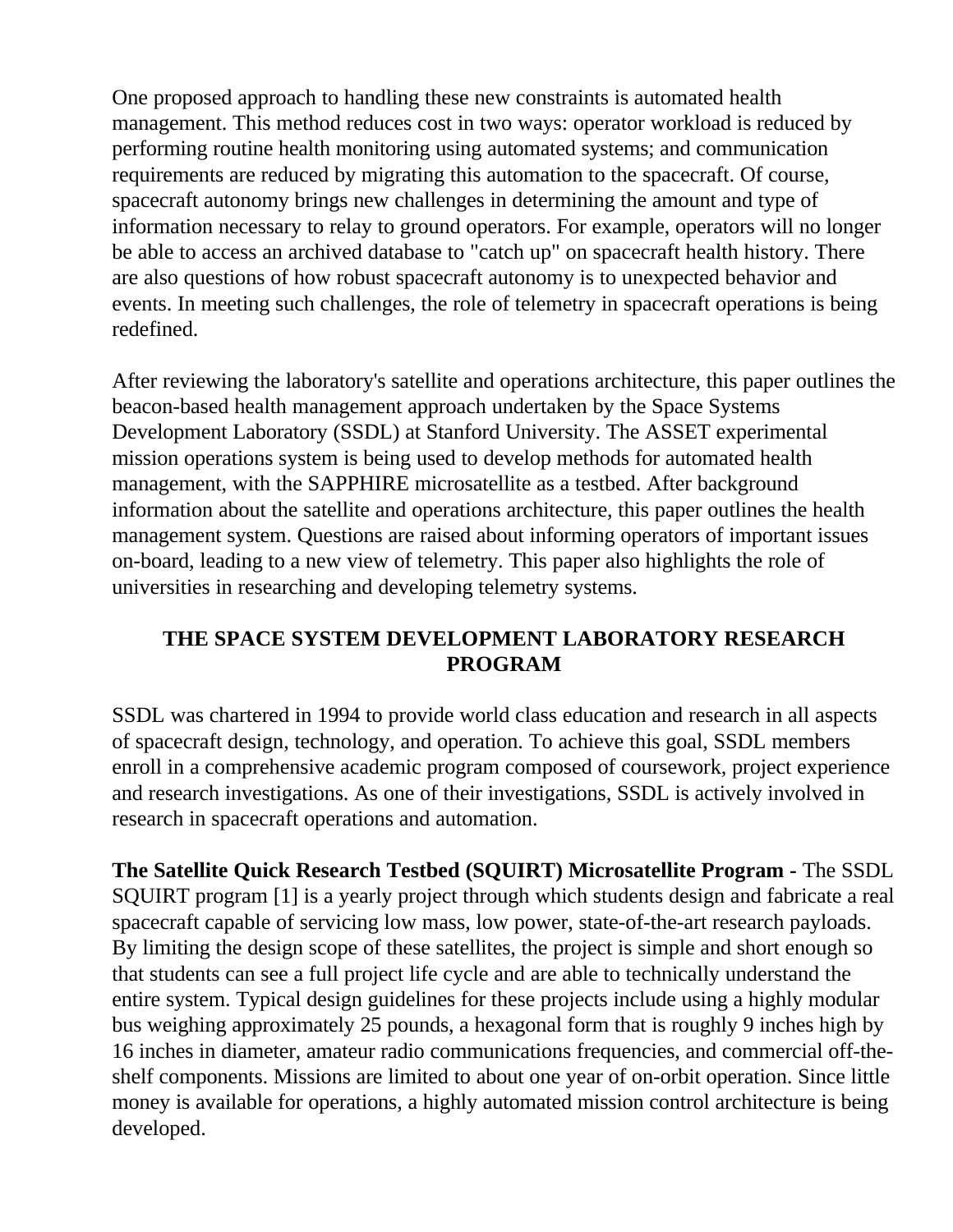# **The Stanford Audiophonic Photographic Infrared Experiment (SAPPHIRE)**

**Microsatellite -** SAPPHIRE is the first SQUIRT spacecraft. Its primary mission is to characterize the on-orbit performance of a new generation of infrared horizon detectors, in addition to flying two student payloads (a digital camera and a voice synthesizer). Student research interests are also driving experiments in nontraditional sensing [2] and automated operations. SAPPHIRE is hexagonal, measuring 17" across its longest dimension and 13" high. It is primarily constructed of commercially available equipment, such as amateur radio kits and a Motorola 68000 series microcontroller, with some space-qualified elements, such as batteries. SAPPHIRE is being completed by a core of volunteers and research students, and is currently undergoing environmental testing.

**The Automated Space System Experimental Testbed (ASSET) System -** The ASSET system [3] is a global space operations network under development within SSDL. The first goal of this system is to enable low-cost and highly accessible mission operations for SQUIRT microsatellites as well as other university and amateur spacecraft. The second goal of this system is to serve as a comprehensive, low inertia, flexible, real-world validation testbed for new automated operations technologies. Figure 1 shows a high level view of the ASSET mission architecture. The basic components include the user interface, a control center, ground stations, communications links, and the target spacecraft. During the current developmental phase, a highly centralized operations strategy is being pursued with nearly all mission management decision making executed in the control center. These tasks include experimental specification, resource allocation throughout the ground and space segment, anomaly management, contact planning, data formatting and distribution, and executive control.

SAPPHIRE and all future SQUIRT satellites will be operated through ASSET. In addition, controllers for a number of other university and amateur satellites have expressed in becoming part of the system. As for ground stations, the Ogden and Stanford ground stations are the first two facilities to be included. Several other stations throughout North America and Europe have been identified for future integration.

# **BEACON-BASED HEALTH MANAGEMENT DESCRIPTION**

A beacon-based health management concept was proposed for a deep-space mission to the planet Pluto [4]. This concept is being prototyped as a part of the SAPPHIRE mission [5]; its main features are summarized, below, and the new elements are further detailed. The signal flow is presented in Figure 2.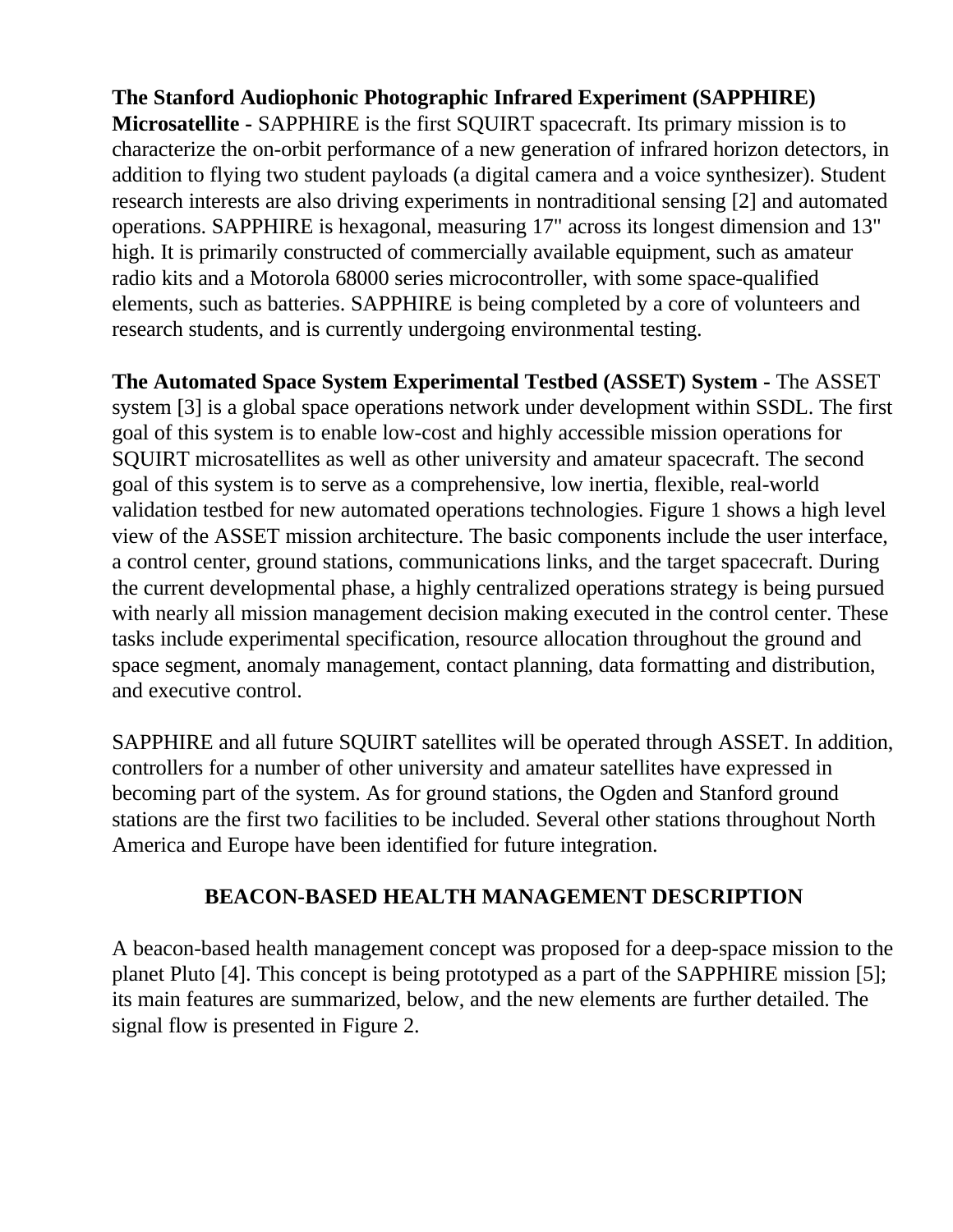

*Figure 1 - The ASSET Space System Architecture*



*Figure 2 – SAPPHIRE Health Beacon Signal Flow*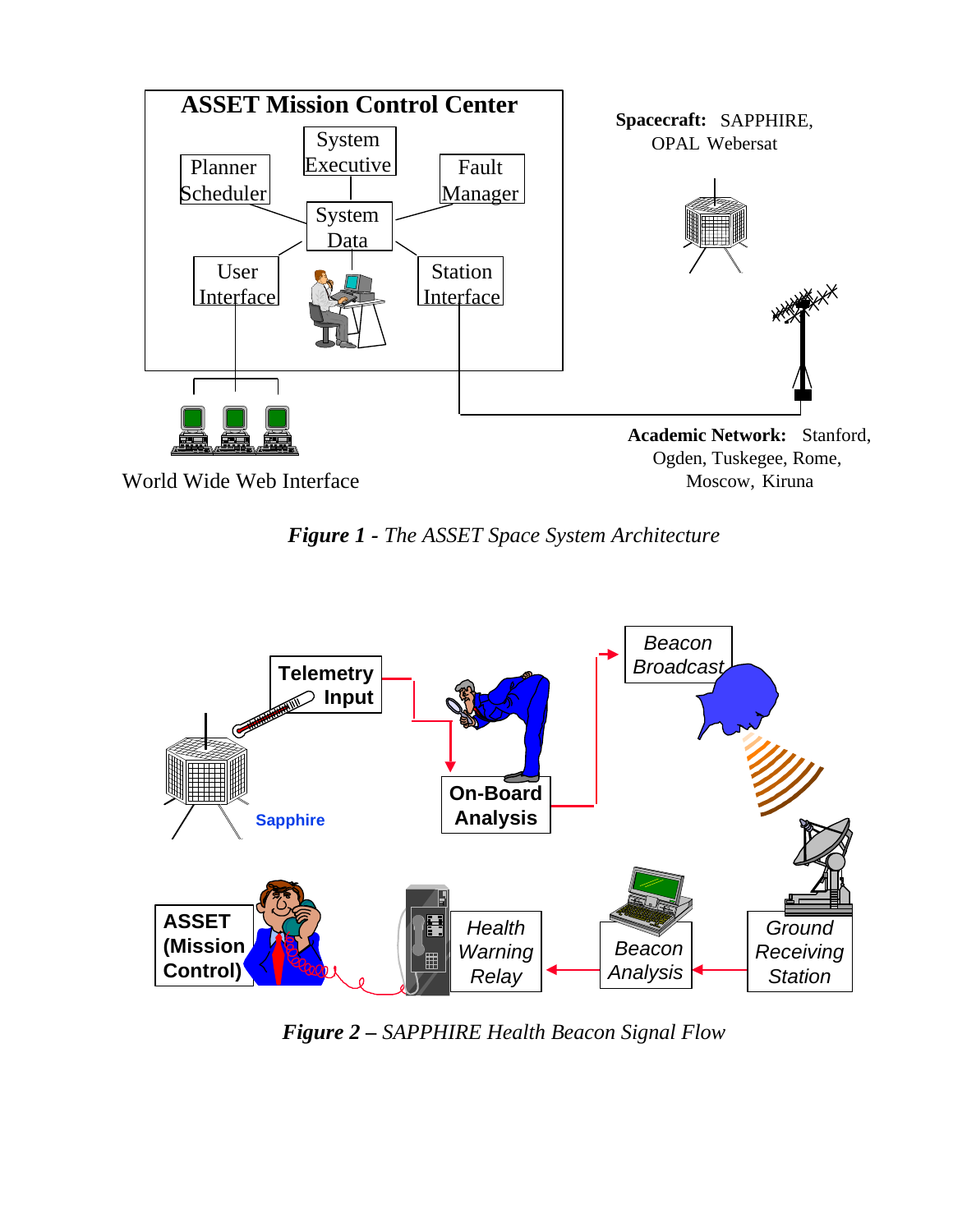**SAPPHIRE Health Monitoring –** SAPPHIRE will monitor its own telemetry sensors, comparing measured values with commandable entries in a state-dependent limit table. Certain measurands will be validated by aggregate analysis. For example, all bodymounted solar panels cannot see the Sun at once; this knowledge is used to help verify that the solar panel current readings "make sense". These modest steps provide SAPPHIRE with an anomaly detection system far more mature than most spacecraft.

Depending on the seriousness of the limit violation, the spacecraft health is assessed to be one of four values. For example, when measurands are within limits, the spacecraft is judged to be Normal. Out-of-limits with moderate impact, such as an overheating transmitter, is considered an Alert. Out-of-limits that can rapidly jeopardize the mission elevates the health status to Critical. Finally, Emergency condition is defined to be an unexplained computer reset. Note that the rules by which measurands trigger the modes, and the limits for each, are defined by the operations team. This is because the four beacon modes are intended to be a mapping from spacecraft state to operator action.

**Health Beacon Transmission –** The health beacon is transmitted with the AX.25 packet format common to Amateur radio users. SAPPHIRE's main transmitter also serves to broadcast the beacon message, with an output power of around 500mW. The message consists of SAPPHIRE's call sign (part of the protocol) and the health assessment identifier. In this manner, the information from thirty-two analog sensors and six digital lines has been compacted into a few bits that tell an operator whether or not SAPPHIRE can continue to perform its mission. And while such information once had to be collected over time for eventual download and processing at mission control, spacecraft health is now continuously monitored and available anytime the spacecraft is within range of a lowcost receiving station.

**Receiving Station –** SSDL has partnerships with universities in Alabama, Montana, and Sweden to develop a simple receive-only system for health monitoring. These stations will listen for SAPPHIRE beacon transmissions and notify mission control of the results by electronic mail. It is intended to put these stations at locations around the world, giving SAPPHIRE (and other spacecraft in the ASSET network) near-global coverage for health monitoring.

**Mission Control Center –** Once mission control receives a beacon monitoring update from a remote station, it logs this information and then takes appropriate action. Depending on the health assessment, there are varied responses, from storing the update in the system database to paging the operator on call and rescheduling the network to contact and recover a failed satellite.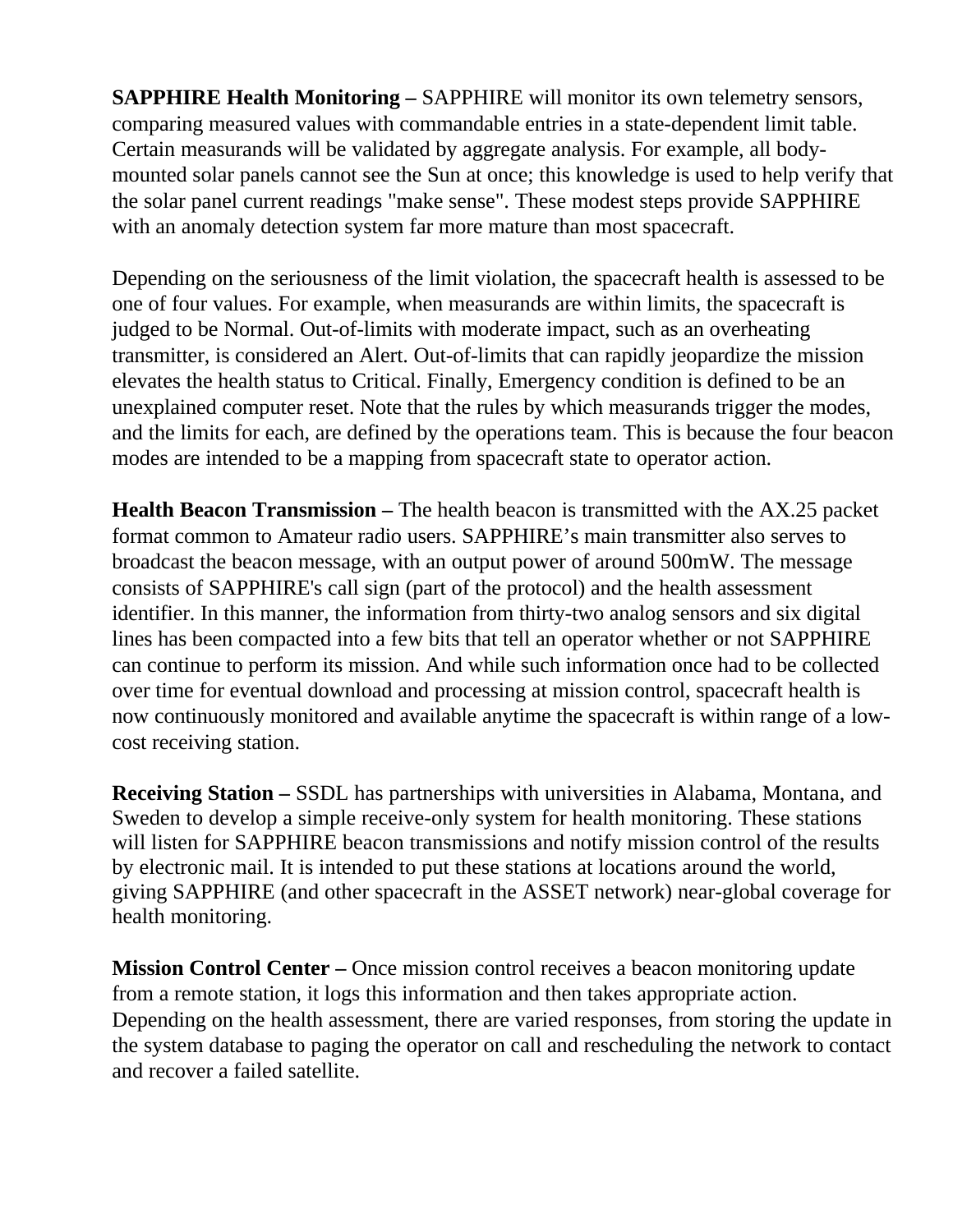**Implementation** – Currently, SAPPHIRE's flight software is being modified to include health monitoring and beacon message broadcasts. Beacon receiving stations are being developed by the university partners. Automatic notification from a beacon monitoring update has been demonstrated, and ASSET's scheduling capabilities are still in development. A functional demonstration of the complete system will take place in the fall of 1997.

### **ENGINEERING DATA SUMMARY**

The second challenge in automated health management is to provide the operators with the context necessary to make informed decisions. Normally, these operators spend hours closely watching the various spacecraft measurands, enabling them to spot trends and develop an intuitive feel for the various subsystems. Familiarity with the system is extremely important for such tasks as anomaly management, because not all faults are directly observable by measurands, nor is it always clear which recovery action will least impact other components. However, in this approach to automated health management, the spacecraft is now performing the routine data analysis once handled by operators. In addition, the raw telemetry is no longer available on the ground for offline analysis or operator perusal.

The problem statement for data summary, then, is to reduce the set of on-board sensor data to what is necessary for operators to carry out their duties. This reduced telemetry set is the only information sent back to mission control, apart from science or mission data from the payload. Sending additional information to the ground wastes scarce communication resources; sending less prevents operators from ensuring mission success.

Now, this is not simply an application for data compression, for the goal is not use the summary to reconstruct the complete measurand set. Rather, it is to identify the information valuable to operators and present it succinctly. Numerical compression makes no use of the built-up body of knowledge about a spacecraft. Such knowledge aids the transformation of measurands to into data summaries that are full of meaningful content. Such an approach promises greater data savings over compression and provides operators a head start in such tasks as anomaly management.

The task of anomaly management was chosen as the first candidate for data summary. Once an anomaly is detected, operators must determine what fault there is, if any, and take action to return the spacecraft to as normal a condition as possible. Two candidate solutions have been identified. Both share their roots in a concept of model-based analysis, taking advantage of what is known about the spacecraft components and their interactions in developing summaries. Other, non-model-based approaches exist, such as statistical summaries and curve-fitting, but have not been selected as initial candidates.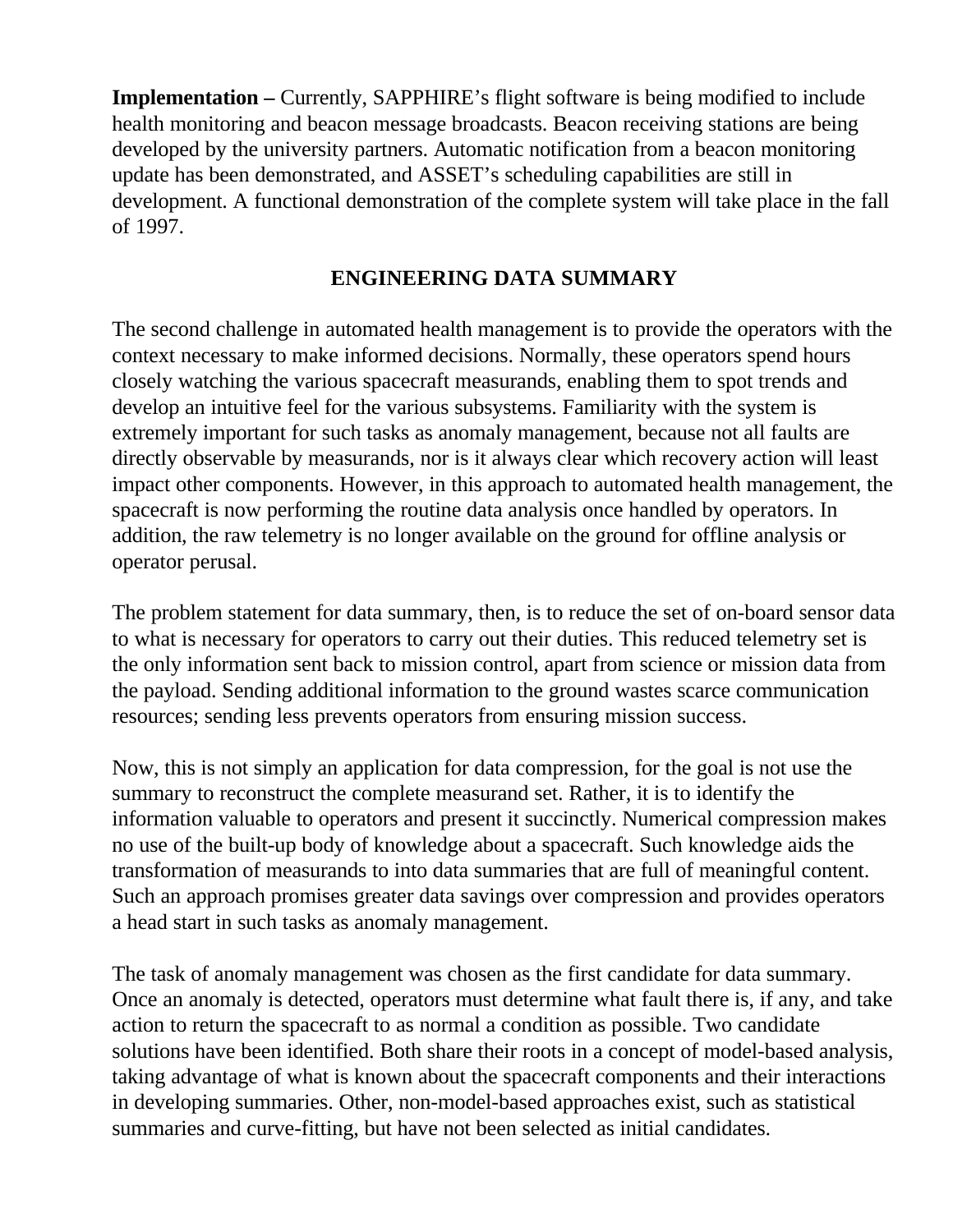The first candidate approach is to log only the out-of-limits measurands. The limits will be defined according to component and system reliability values, and will vary for different operational modes. This is expected to reduce the amount of data sent back by more than a factor of ten<sup>‡</sup>. The shortcoming of this method is that all the data leading up to the anomaly is ignored, so it is difficult to perform trend analysis. Secondly, this method ignores other components that are exhibiting unusual, but not out-of-limits, behavior, which may give hints as to the source of a hidden fault.

The next candidate approach integrates the work done for advanced on-board anomaly detection using artificial intelligence techniques. Such a system not only monitors the onboard sensors, but it analyzes the results to identify faults, using a built-in spacecraft model. In contrast to the first method, the measurand limits are dynamically set models of each component. The advantage to this method is that the same model can be reproduced, which means that the spacecraft needs only to send back the information to update the ground model, such as inputs and the functional status of components. Should an anomaly occur, the spacecraft is responsible for determining the source of the anomaly; this information is considered an update to the spacecraft state and the ground is notified only if this requires a change in operations. It is unclear what the savings in transmitted data will be, though expectations are that this method should out-perform the first candidate while further reducing the responsibilities of the operators. A known drawback is that it requires significant on-board computation, as well as a detailed model of the whole spacecraft. Additionally, it is unclear whether all this computational effort succeeds in paring the data down to that which the operators require. Further study is needed.

### **THE UNIVERSITY'S ROLE IN TELEMETRY RESEARCH**

SSDL's work in automated health management provides insight and examples in how universities can contribute to the research and development of telemetry approaches. Put bluntly, universities have the opportunity to fail – for failure is a fundamental part of the education process. A university laboratory like SSDL can afford to investigate risky projects or to approach problems from widely different angles. This is because the primary outputs of a university are not successful products or methods, but well-trained, capable students. Obviously, understanding why a specific approach did not work is critical to the development of good students. But a failed project is not a true failure if new solutions (and better-informed students) come out of it. Unlike a competitive industrial project, universities can afford to fail.

<u>.</u>

<sup>&</sup>lt;sup>‡</sup> An Air Force study [6] determined that the spacecraft was determined to be "normal" in more than 90% of contacts. Admittedly, such decisions involved an operator who could ignore the many false alarms generated by inadequate limit definitions. But this new approach assumes a mode-dependent limit checking, adjustable over time to account for component degradation, which should eliminate most of these false alarms.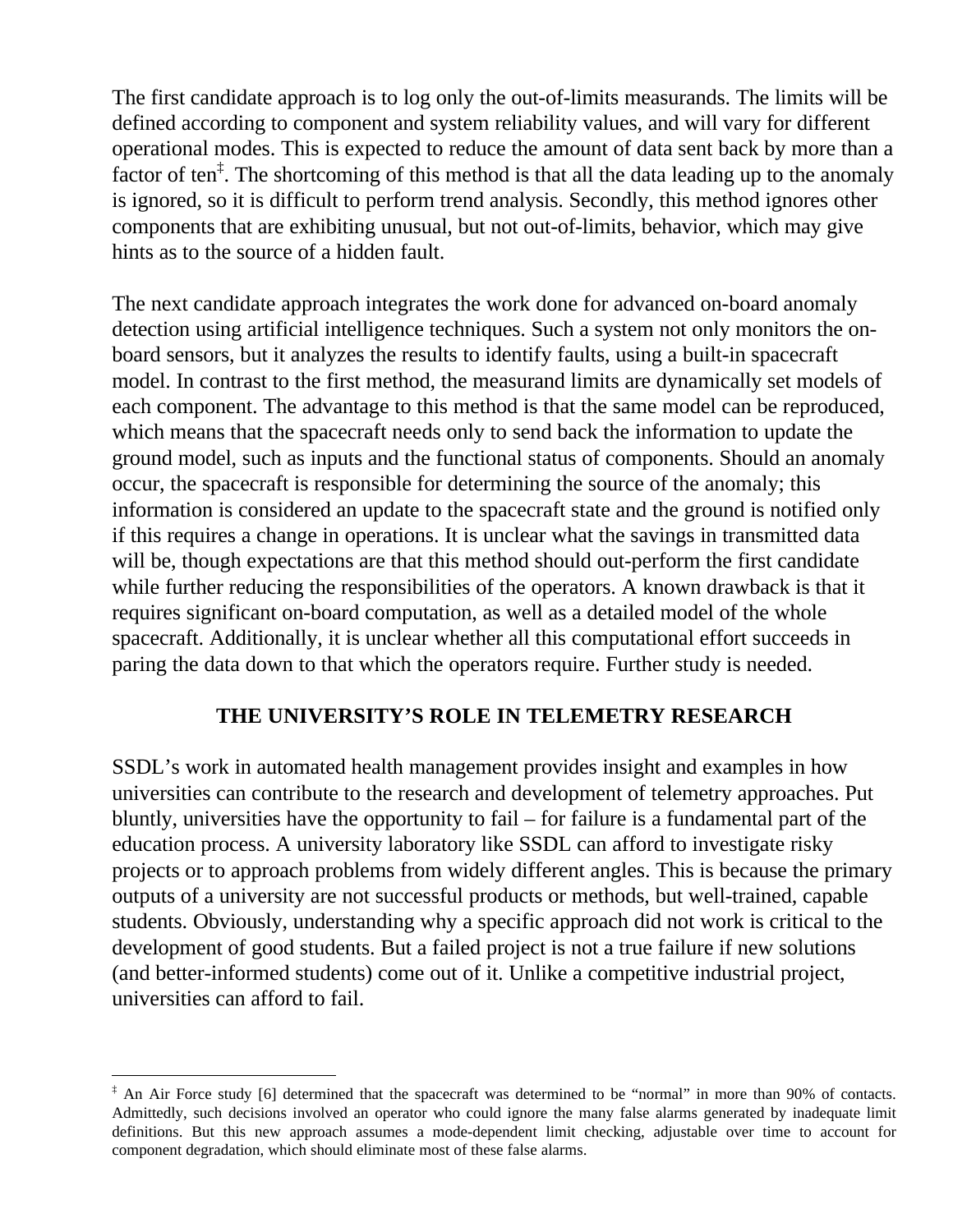## **FUTURE WORK**

Obviously, the highest priority is to complete the development of the beacon-based health monitoring system. The summer will be spent completing and testing SAPPHIRE's flight software, including the on-board health management. Work will continue in coordinating the construction of beacon receiving stations from the detailed designs that have been generated. And ASSET's capabilities will be expanded to allow for operation of SAPPHIRE through its system, culminating in a complete system demonstration in fall 1997.

Once those elements are in place, the value of this automated health monitoring approach can be demonstrated. SAPPHIRE will be operated for a period of a week or more, first using the standard operator-intensive approach, then with the beacon-based monitoring. Three factors will be compared: accuracy of fault detection, speed of response to on-board anomalies, and the cost in operator hours and active satellite-to-ground contacts. Since the automated fault detection methods are identical to the ones used by operators, it is expected that short-term accuracy will remain the same. However, significant improvements are expected in both speed of response and cost, since this passive network will continuously listen over a wide area and operators are required only for anomalous events.

Engineering data summary research is a wide-open area that needs further investigation. The candidate approaches need to be evaluated for performance, and more candidates need to be developed. While data summary will not be a part of SAPPHIRE's flight software, summary algorithms will be implemented on the ground to assess their impact on flight data analysis.

### **CONCLUSION**

The use of a low-power beacon and distributed listening stations is a viable solution to the new challenges in spacecraft health management. Automation of limit detection and migration of this process to the spacecraft will significantly reduce the spacecraft-toground communication link and the time spent by operators. This beacon-based health management approach will be demonstrated using the SAPPHIRE spacecraft through the ASSET operations architecture, in cooperation with Stanford's university partners throughout the world.

Given this anomaly detection approach, a primary concern is to assist operators given their inability to access the complete measurand set. Two candidates in the area of anomaly management have been defined: one summarizes all out-of-limits measurements, the other uses advanced fault detection methods to reduce the measurands to an abstraction of the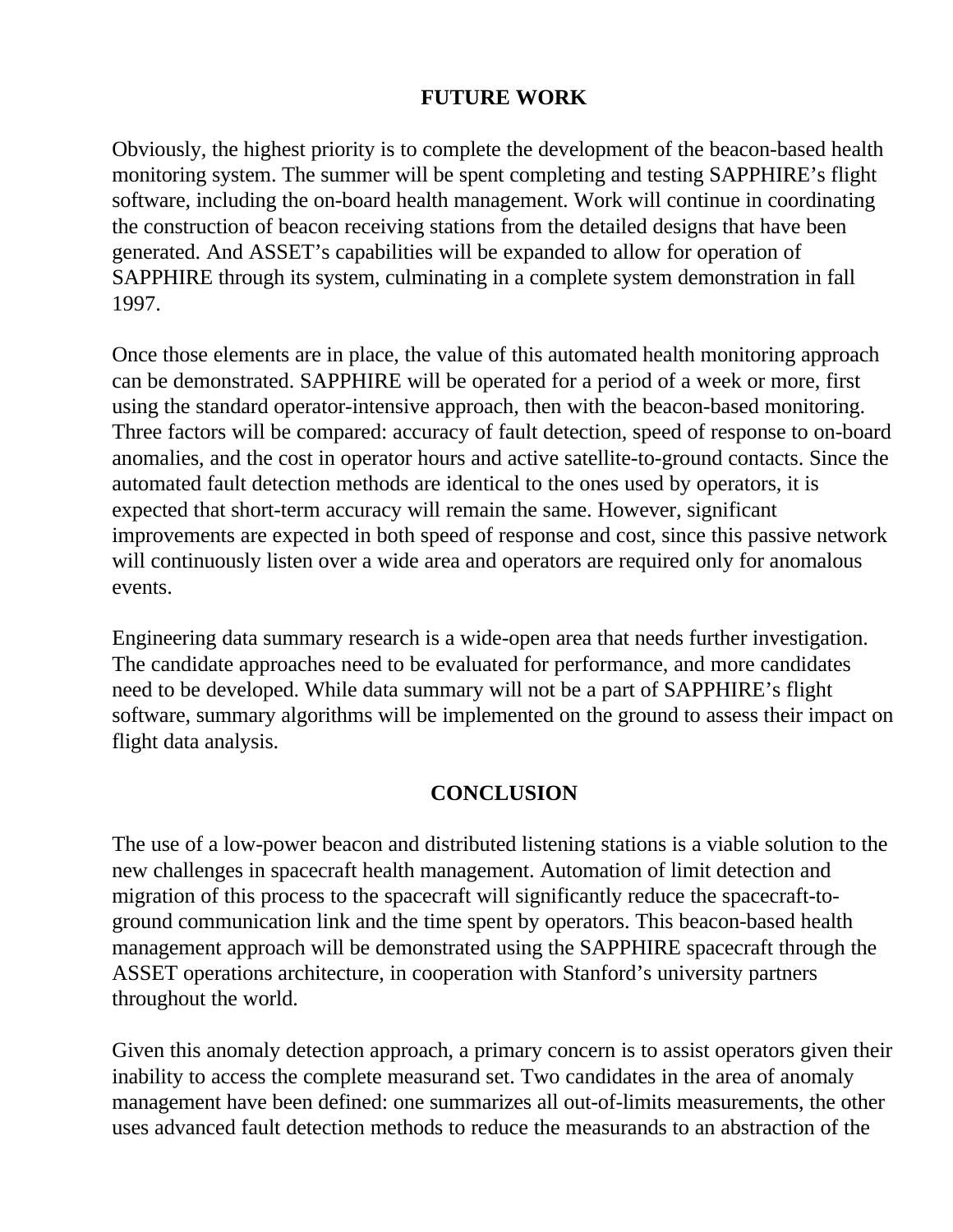spacecraft operational status and the known inputs. Neither approach has proven to be completely satisfactory, and both approaches will be further refined to develop new candidates.

Work on this research topic highlights the need for better defining the information – both the type and amount – needed for spacecraft operators to perform anomaly management. Answers to that question will also affect the future role of telemetering systems in spacecraft operations. The traditional function of spacecraft telemetering – measuring sensors at a distance – is being challenged by the high cost of remote operations. Data interpretation in the next generation of spacecraft be handled on-board, with only an abstraction of the measurands returned to the ground. Such a profound change in telemetering deserves further study. The university environment, with its greater flexibility and room for failure, is an important contributor to such investigations.

### **ACKNOWLEDGEMENTS**

The authors wish to thank of the SAPPHIRE team for their dedication and efforts, especially the flight software programmers, Rajesh Batra and Kenneth Koller. The Jet Propulsion Laboratory and NASA Ames Research Center are acknowledged for their support and assistance with this research project. Finally, appreciation is extended to all of the institutions and organizations that have participated in, contributed to, and provided feedback concerning various aspects of the ASSET system. This includes all of the previously mentioned schools that are interested in integrating their spacecraft and/or ground stations with the ASSET network. Special thanks goes to the receiving station partners at Tuskegee Montana, and Sweden. This work has been performed in partial satisfaction of graduate studies at Stanford University.

### **REFERENCES**

- [1] Kitts, Christopher A., and Robert J. Twiggs, "The Satellite Quick Research Testbed (SQUIRT) Program," Proceedings of the 8th Annual AIAA/USU Conference on Small Satellites, Logan, Utah, September 16-22, 1994.
- [2] Swartwout, Michael A., Tanya A. Olsen, and Christopher A. Kitts, "The Omni-Directional Differential Sun Sensor", Proceedings of the 31st Annual International Telemetering Conference, Volume XXXI, IFT, Las Vegas, NV, 1995, pp. 730-736.
- [3] Kitts, Christopher A., "A Global Spacecraft Control Network for Spacecraft Autonomy Research." Proceedings of SpaceOps '96: The Fourth International Symposium on Space Mission Operations and Ground Data Systems, Munich, Germany, September 16-20, 1996.